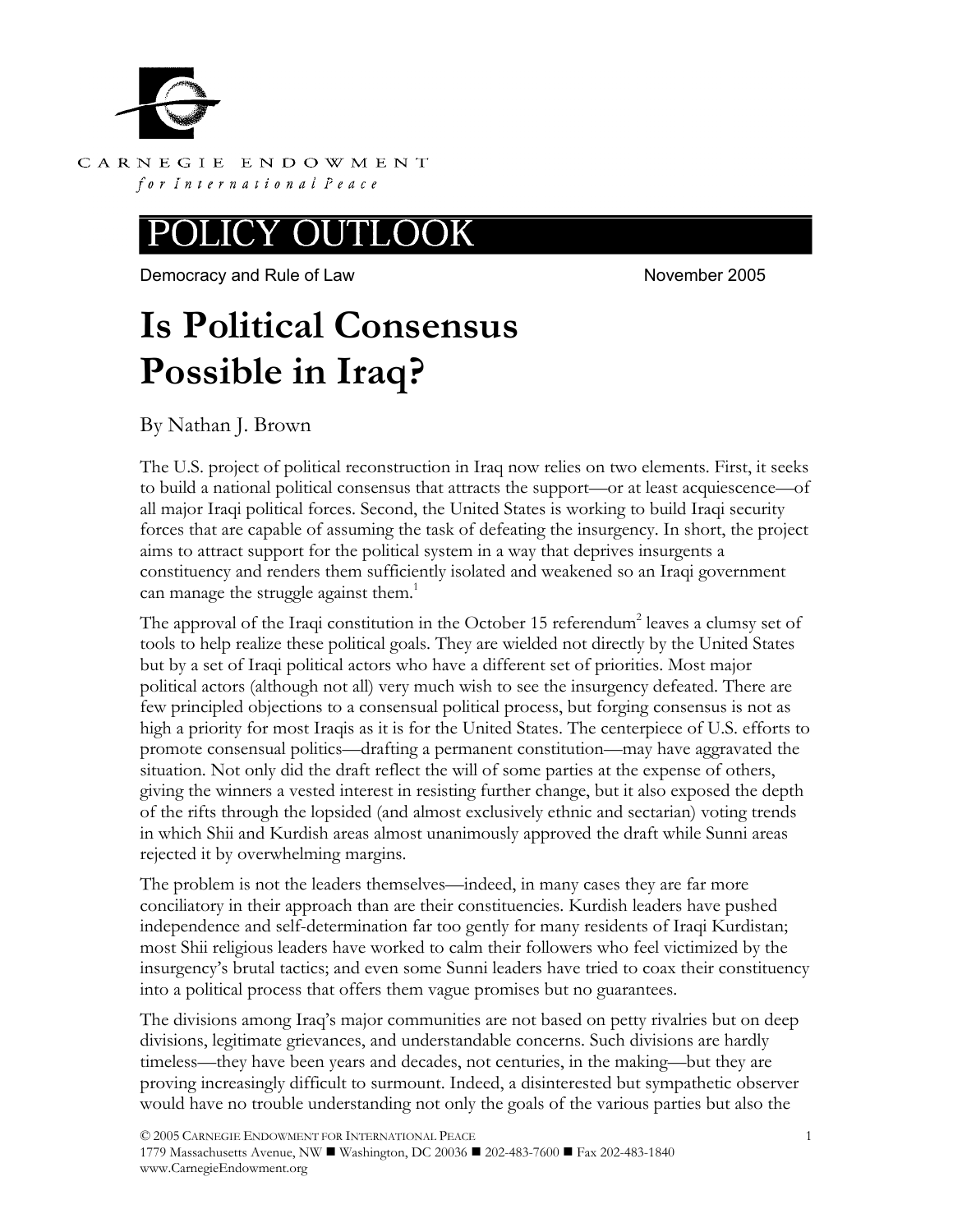reasons why these goals provoke mistrust among other Iraqis. Kurdish leaders wish to preserve autonomy because of a history of increasingly brutal repression by the central government; those who have resisted Kurdish autonomy have been demonstrably correct in the fear that it could lead to the unraveling of the Iraqi nation-state. Shii religious parties, long prevented from pursuing their goals by brutal repression, can now claim the legitimacy that comes from representing a large portion (close to a majority) of the Iraqi population. On the other hand, their opponents can fairly describe them as sectarian in outlook, enthusiastic in the use of patronage to staff ministries, and uninspired in performance in office. Arab Sunni political leaders complain that their followers have borne the brunt of de-Baathification and harsh anti-insurgency measures; they also can pose as the surest defenders of the unity of the Iraqi state. Although it is difficult to dispute these claims, it is also true that many of these same leaders have been slow and cagey in distancing themselves both from the Baath legacy and an insurgency given to grotesque and violent forms of resistance.

Given such deep divisions, it will be difficult to build a central government capable of defending itself through a consensual process. Iraq's new constitution provides four political fields for contesting—or agreeing on—the country's political structure: elections, constitutional revision, parliamentary legislation, and implementation of federalism. Each field presents a slim but real opportunity for more consensual politics to emerge. By providing fairly clear (and sometimes quick) indications of the direction of Iraqi politics, each field also can serve as a benchmark for determining the success of the search for consensus in Iraq.

## **Elections**

Upcoming elections—and the immediate aftermath of those elections as a governing coalition is formed—will provide the first indication of whether a consensual approach is emerging.

Iraq's voters will return to the polls for the third time this year to elect a new parliament in December. The procedures for the elections have been designed by the current parliament, with implementation entrusted to the standing electoral commission.<sup>3</sup> There will be some important procedural differences from the first parliamentary elections in January 2005. First, while the January elections treated the entire country as a single electoral district, the December elections will treat each province as a district. Two hundred-thirty parliamentary seats will be divided up among the provinces in accordance with their share of the national total of registered voters; these will be awarded to each party in accordance with its share of the provincial vote. Forty-five additional seats will be allocated at the national level. Second, because they cannot be viewed as residents of a specific province, the votes of overseas Iraqis will be counted for the national seats only.

These changes in the electoral rules will likely have modest effects on electoral outcomes although with the current parliament characterized by the slimmest of majorities for a single coalition, such modest effects might be significant. The major difference will be that provinces whose voters turn out at higher rates will no longer be rewarded. Thus, the chief beneficiaries of the new rules will be the Sunni-dominated provinces of the center that produced few voters in January.

But the configuration of parties entering the December elections is probably a more significant indicator than any legal changes. Here the signs are mildly worrying: Iraqi voters will be faced with choices that are primarily sectarian and ethnic in nature. The three most significant coalitions have been slightly reshaped for the December elections. The majority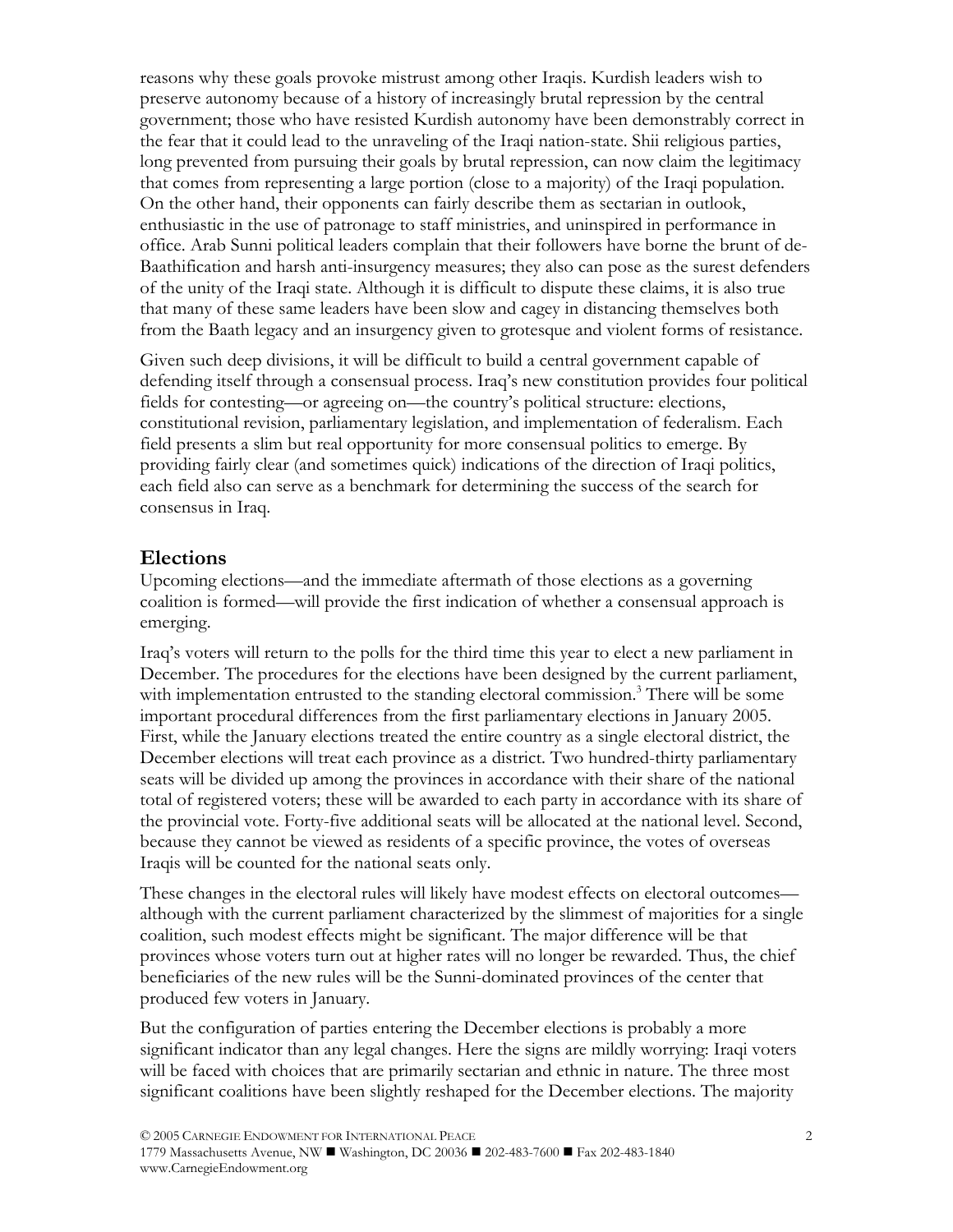United Iraqi Alliance will likely still be based on its core alliance between two Shii religious parties (SCIRI and al-Da'wa). It will lose some smaller partners but gain a very significant one: the Sadrist movement, a loosely organized but potentially significant addition (some Sadrists did participate in the January 2005 elections, but the movement did not attempt to act as a unified whole). The decision to join the coalition has already provoked some controversy within the movement, and it is not yet clear whether it will be an effective participant. The second largest coalition in parliament, an alliance between the two major Kurdish political parties, will also return largely intact. The Iraqi List—a gathering of largely secular and nationalist forces—has augmented its membership, although this may be more than offset by the loss of the advantage of incumbency and the very serious corruption charges lodged against some leading members. These three groupings may be joined by some new participants. Many of the Sunni parties that boycotted the January elections now seek to participate. Indeed, some Sunni leaders always regarded the coming parliamentary elections as far more important than a constitutional referendum they were resigned to losing. They will present a far less coherent front than the Shii and Kurdish parties, and their ability to turn supporters out at the polls is largely unknown.

The new electoral alliances could lead to many possible outcomes, but it seems quite likely that the Shii religious list will be able to mobilize most of its supporters again and return to the position of the largest bloc in parliament. Its poor policy performance since its election triumph in January 2005 might lead some of its followers to turn away and others to stay home—perhaps depriving it of its absolute majority—but most of its support is based on sectarian affiliation and thus may be quite forgiving. The Kurdish alliance—despite a history of strong rivalry between the two major parties—has now proven its ability to draw its supporters to the polls both in the January parliamentary elections and the constitutional referendum.

The constitution grants the first opportunity to form a cabinet to the candidate of the largest parliamentary bloc. Should the United Iraqi Alliance return to that position, it will have to designate its candidate for the position of prime minister; that leader will then have to work to form a governing coalition. This will be the first opportunity for more consensual politics, and it may be persuaded (perhaps by the United States government) to cast the net as widely as possible in searching for partners. Forming such an inclusive coalition will have some costs: it will likely take time (and the constitution allows only thirty days before a new candidate must be given the opportunity to form a cabinet) and, if successful, it may make for an unwieldy cabinet and a docile parliament without a viable opposition. Furthermore, a broad-based cabinet is hardly a guarantee of consensual politics; it may simply replicate the divisions in the broader society without resolving them. But if a narrower coalition is preferred, the goal of assuring various parties that they all have a role in the emerging Iraqi political order may be undermined.

### **Constitutional Revision**

Constitutional revision may provide the second opportunity to reconstruct Iraq in a less conflictual manner. As part of a last-minute package of concessions, Arab Sunnis were promised the formation of a commission to suggest a package of constitutional amendments.

Although this will give an opportunity for tinkering with the constitutional text, it is very hard to imagine that the political forces behind the constitution will agree to significant revisions. Indeed, the revision process was crafted to ensure that most major parties will have a veto over any changes. The revisions are to be drafted by a commission consisting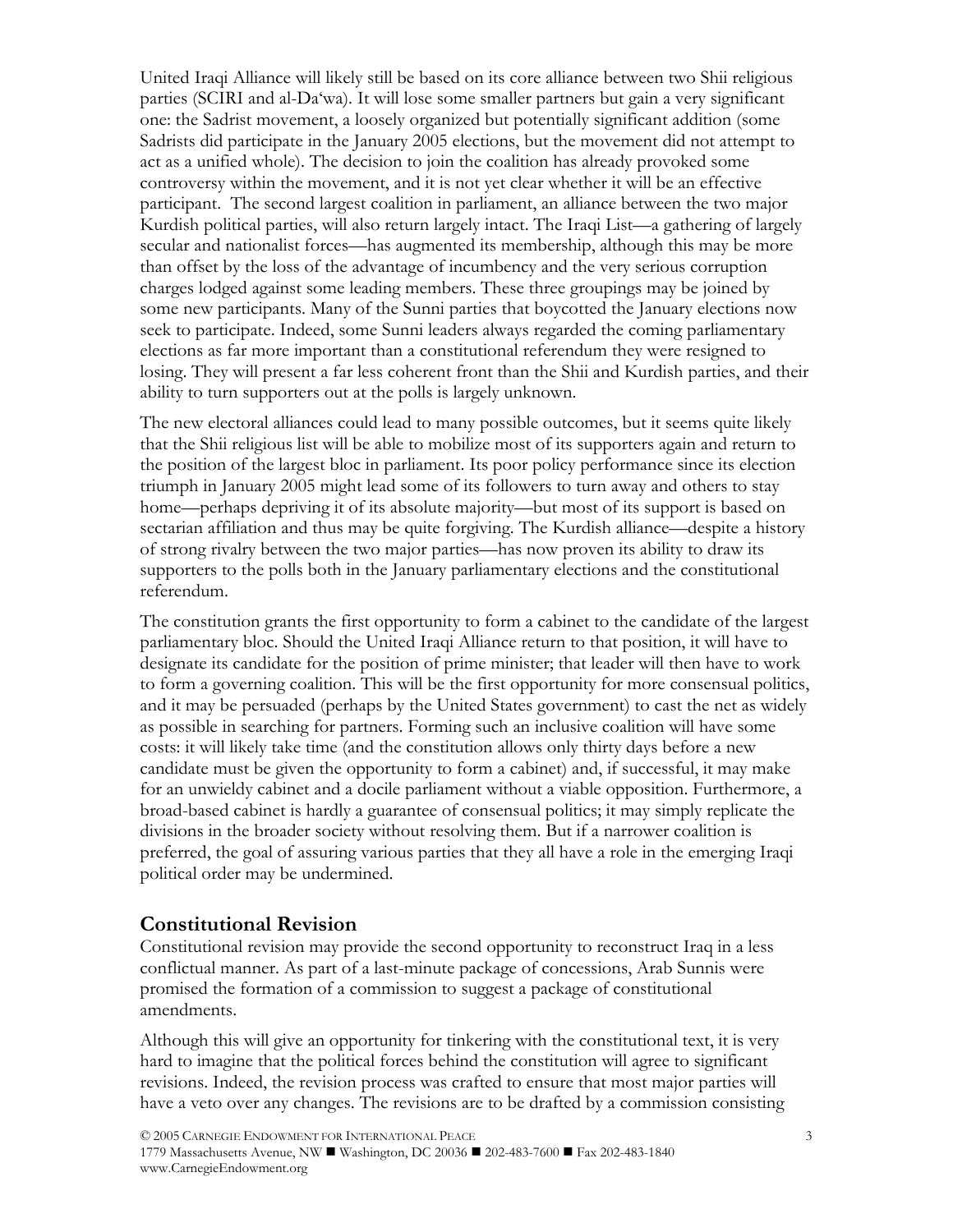solely of parliamentarians, so that only those who participate in the December parliamentary elections will earn a seat at the table. An absolute majority of parliamentarians must then endorse the changes as a package; the amendments will then be submitted to a national referendum that will operate according to the same rules as the constitutional referendum (with the possibility of veto by three provinces).

Any constitutional revision will thus require an agreement among all political forces. It is difficult to see why political actors anxious to use the privileges granted to them by the newly approved constitution will surrender any of them. The committee might be able to tweak some of the wording on the constitution in order to assuage some of the symbolic concerns of the constitution's opponents, but it is unlikely to achieve far-reaching structural changes.

## **Parliamentary Legislation**

The new parliament will provide a similar opportunity for more consensual politics, although the experience of the current parliament suggests that any efforts at forging a common understanding of how to construct Iraqi political institutions will be reached outside of parliament and presented to the legislative body only for ratification.

The Iraqi constitution awards the parliament a tremendous amount of latent authority. This is obviously true in the sense that it establishes a parliamentary system in which most executive authority is entrusted to a cabinet that is politically responsible to the parliament. The constitution also allows the parliament significant leeway in another respect: many of its provisions are hollow, establishing only the vaguest principles and structures and leaving all the details to legislation. Although it is not unusual for a constitutional document to concentrate on general principles, the Iraqi document is extreme in allowing the parliament to determine the shape even of fundamental governmental structures (the Supreme Federal Court, independent commissions, the parliament's own upper house) with little guidance. The same is true with most rights and freedoms. The meaning of the constitution will not become clear until the relevant legislation is written.

The country's new leadership will therefore face the same difficult choice regarding fundamental legislation as it will with formation of the cabinet: will a narrow parliamentary majority suffice to approve basic laws, or will there be an attempt to write and enact legislation in a more consensual manner? With few exceptions (such as the law establishing the country's Supreme Federal Court), an ordinary majority is sufficient for writing laws, meaning that a narrow coalition could force through a wide variety of laws that would determine how the fundamental structures are built.

On many issues, the parliament can proceed slowly (and probably will). There are existing laws that—however much they may need to be reviewed and revised—can govern most areas on an extended provisional basis. But in one area the parliament may face an immediate test: security. UN Security Council Resolution 1546 authorizes the presence of the multinational forces only until the transitional process is completed. When the new parliament meets and approves a cabinet, therefore, the international legal basis for the U.S. and British presence in Iraq will end.<sup>4</sup> It is also legally arguable (if not politically realistic) to claim that U.S. and British forces will have to operate within the bounds of Iraqi law and courts (which they are currently able to avoid<sup>5</sup>) until some exemption is negotiated by the new Iraqi government. Although short-term legal artifices will undoubtedly be found to justify the continued presence of foreign troops (as well as their authority to ignore Iraqi legal and constitutional safeguards, such as those limiting search and seizure), it will be far more difficult to arrange a permanent agreement. Indeed, the one time the existing Iraqi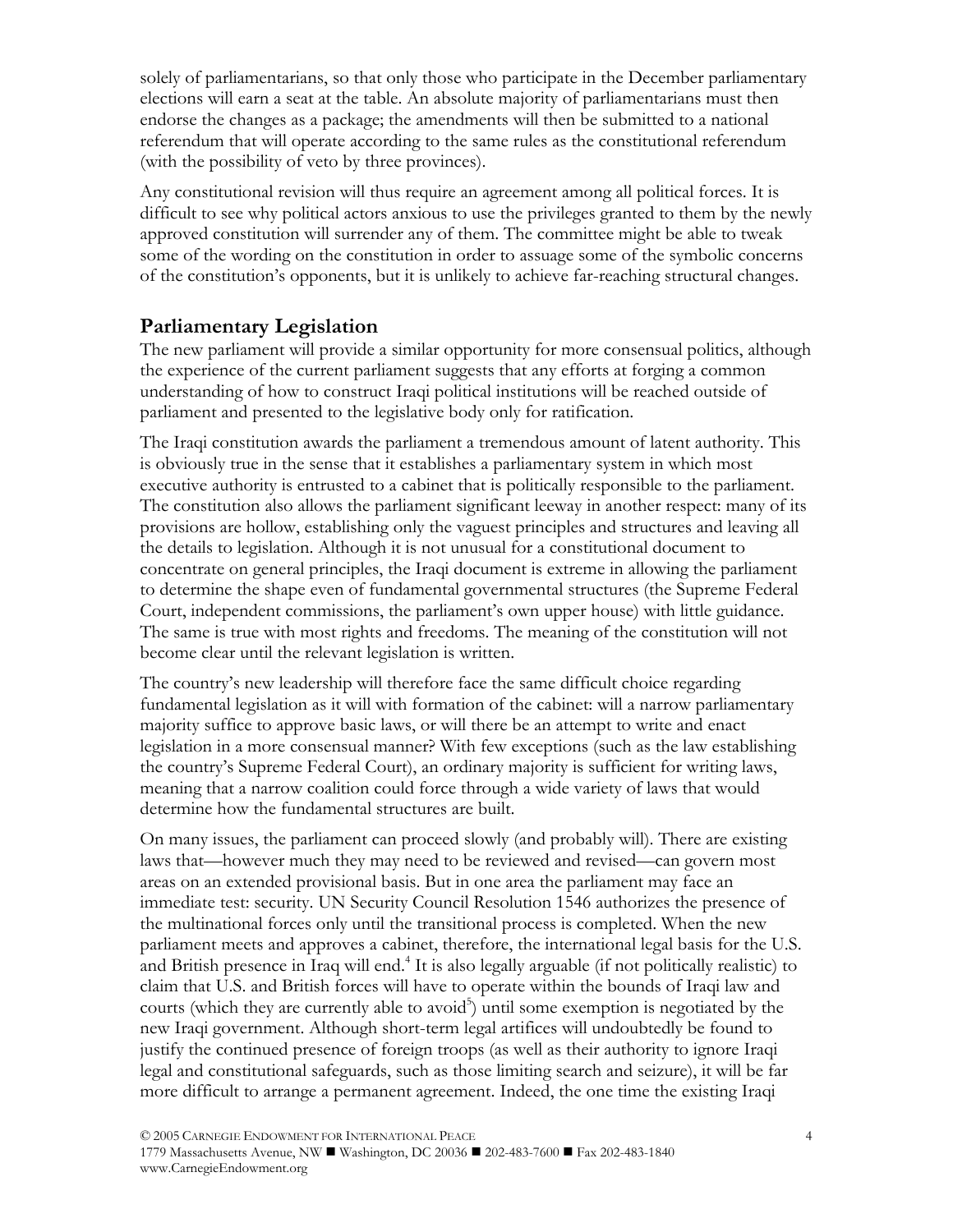parliament showed some backbone was precisely over the issue of the extension of the authorization of foreign forces—a move taken by the Iraqi government without consulting the parliament (deputies discovered the action by reading news accounts of a speech given by the Iraqi foreign minister to the UN Security Council). Protesting that only the parliament could authorize an international agreement, some parliamentarians forced an angry debate over the issue before allowing themselves to be mollified by the appointment of a committee that would explore ways to end the dependence on foreign forces. Any post-election Iraqi government is likely to realize how thoroughly its own security depends on the presence of foreign forces, but it may also come under pressure if Sadrists and Arab Sunni parties take a serious role in parliamentary debates on the issue.

The path for negotiating a security agreement is clear but tortuous. First, Article 60 of the constitution requires that the parliament approve a law governing the ratification of international treaties. Second (or perhaps concurrently), an agreement—presumably a "Status of Force Agreement" governing the legal status of U.S. troops in Iraq—must be negotiated with the government.<sup>6</sup> Third, that agreement has to be submitted to the parliamentary-approved ratification procedures. Even an obedient parliament may not be a speedy one, and there is a considerable likelihood that the process could drag out for many months.

## **Implementation of Federalism**

The Iraqi constitution creates a loose federal structure that verges on a confederation (in which constituent elements retain more attributes of sovereignty) and it has the potential to be pushed even further in a confederal direction. But if it is clear that the emerging Iraqi political order will be far less centralized than in the past, far less apparent is the extent of decentralization and—more important—the amount of conflict generated by the process of forming strong regional governments.

There is every reason to believe that Iraqi Kurdistan will move quickly to use any constitutional tools it has to establish as much autonomy as possible. And there is also significant support for a strong and large southern region. Resentment on the part of predominantly Shii southerners that they have been neglected, political chaos at the center, and the strength of some Shii religious movements have led to an increasing interest in a southern region over the past year and a half. The public enthusiasm of national political leaders—even those representing Shii religious parties—for the idea was contained until late in the constitutional drafting process when some leaders (most notably the head of SCIRI, Abd al-Aziz al-Hakim) endorsed the project in an ambitious form. It suddenly became clear that the southern region would potentially include half the country and perhaps be almost as anxious to assert its autonomy as Iraqi Kurdistan. The balance among Shii religious parties will determine how and when a southern region is pursued. The parties are divided at present with SCIRI supporting regionalism and the Sadrists (who may or may not take a leading role) being far more protective of the central government. Thus a southern region seems likely, although even if it is formed, its borders and the extent of autonomy it desires still need to be determined.

As with security, defining federalism will force in itself on the political agenda quickly—not only because some parties may push the issue, but also because Article 117 of the constitution promises parliamentary legislation that specifies procedures for forming new regions within six months of the first session. But it is hardly the parliament that will determine the extent and nature of decentralization. Under the new constitution, most of the initiative for forming regions lies with the people and governments of the various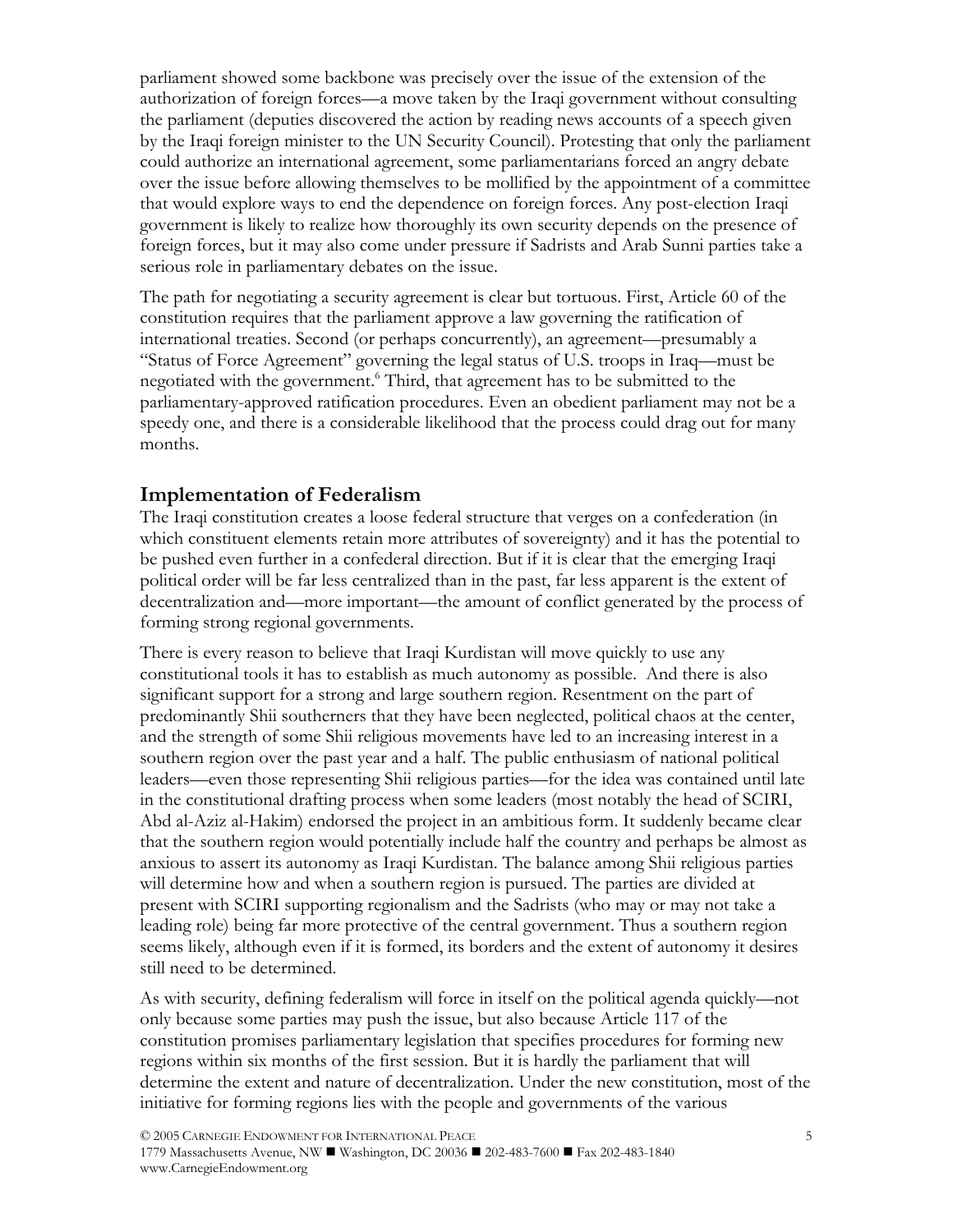provinces—and in January 2005, southern provinces elected many leaders who are very interested in a strong and large southern region. Whatever the shape of the parliament elected in December 2005, it is very likely that it will face provincial leaders who are interested in pursuing autonomy fairly soon.

But if the decentralizing tendencies are strong, the extent of conflict they will cause is less apparent. Most conflicts over federalism pit a central government against the constituent units. In the Iraqi case, it is not yet clear how jealously the center will protect its prerogatives. Should a coalition of decentralizing Shii and Kurdish leaders dominate the cabinet and parliamentary leadership, Iraq's government might see its task as facilitating decentralization rather than resisting it. But if the central government does indeed seek to rein in decentralizing tendencies, the potential for conflict is quite real. Although the jurisdiction of the central government under the new constitution is limited, existing Iraqi laws and institutions, to the extent that they survive, are highly centralized (outside of Iraqi Kurdistan).

In addition, moves toward autonomy in both the north and the south have separate but quite threatening potential for generation of conflict. In the north, the existence of the Kurdish region is accepted by most political actors but its borders are not. The Transitional Administrative Law promised that some mechanisms would be developed to redress population movements forced by the deposed Baathist regime and offered the possibility of redrawing provincial boundaries. Those mechanisms remained unused, leaving the new constitution to reaffirm them and promise their implementation by the end of 2007. It is not clear if these untested procedures can resolve disputes over borders (and population movements) without significant conflict.

In the south, the formation of a southern region might be conflictual in a different sense: an attempt to pursue a strong and large southern region might be taken by many Arab Sunnis, as well as some secularists and nationalists, as a step toward effective partition of the country. In some respects, such a move might be seen as an effect of a bloody insurgency that has heightened sectarian tensions and made the prospect of exercising authority from Baghdad less attractive. Formation of a southern region might not only be an effect but a cause of conflict: it could lead to more entrenched insurgency fighting not only to end occupation but also to reverse the dissolution of the country.

In both the north and the south, Arab Sunnis will likely regard each step toward decentralization as a move toward dissolution (although resistance to Kurdish autonomy has diminished) and will likely resist with all tools at their disposal. Few of those tools are legal and constitutional in nature.

Thus, using the design of Iraqi federalism as an opportunity for building national consensus will be difficult, but not impossible. If the enthusiasts of a southern region can be induced to move slowly and perhaps restrict their geographic scope, if the parliament writes laws governing the formation of regions and the division of oil revenues that preserve some prerogatives of the central government, and if the procedures for demarcating the Kurdish region and settling the dispute over Kirkuk can be carefully negotiated and implemented, then full-fledged intercommunal warfare may be avoided.

### **Consensus or Conflict?**

Elections, constitutional revision, parliamentary legislation, and implementation of federalism thus present as many opportunities for conflict as they do for cooperation. In other circumstances, these struggles might be regarded as healthy political competition, and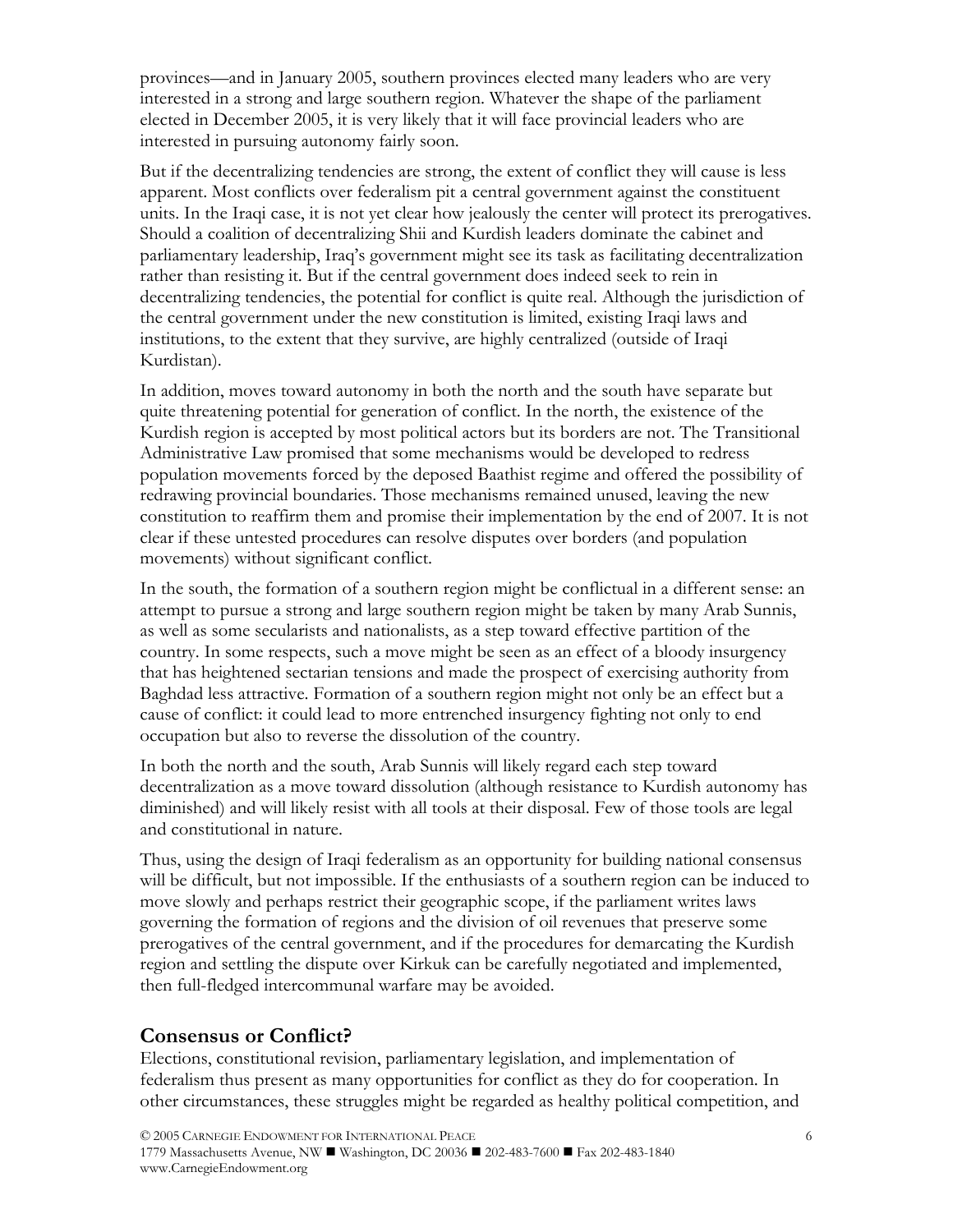even in Iraq the possibility of open jockeying over such weighty issues can still seem a welcome contrast to the extraordinarily oppressive political system of Baathist Iraq. But the messiness of freedom presents special challenges for the U.S. strategy. By seeking to extricate itself through a combination of political reconstruction and military pacification, the United States has found itself striving to promote consensus far more than structured competition.

The promulgation of the new constitution is unlikely to make it any easier to foster consensual politics. The October 15 referendum granted the constitution legitimacy in the minds of its authors but will hardly silence its opponents. Constitutions often gain legitimacy when their tools are wrested from the hands of those who forged them. When Socialists triumphed in fifth-republic France, the Wafd won elections under Egypt's 1923 constitution, and anti-Federalists came to power in the early American Republic, the critics of those countries' constitutional systems came to appreciate the documents' virtues. There is little chance that the opponents of Iraq's 2005 constitution will find themselves in a similar position, at least in the foreseeable future. The constitution will likely remain primarily the instrument of those who wrote it.

Although the constitution itself does little to support the U.S. effort to forge consensus, by establishing the foundation for elections, amendments, legislation, and federalism, it sets out a clear agenda for future work toward that end. The United States is not completely alone in its efforts. Iraq's Shii religious leadership has slowed the rhetorical escalation of many political leaders; they have been joined by some other politicians who have presented their positions in terms less likely to alienate opponents.

In recent days, the United States has been assisted by more than good manners: a surprising external actor has entered who will work to pursue national reconciliation. Arab League Secretary-General Amr Moussa traveled to Iraq to gain support for his organization's national reconciliation conference. The Arab League is an unlikely actor for such a task. A mere two months ago, the draft constitution led to talk of suspending Iraq from the Arab League, and Moussa himself was hardly welcomed by all Iraqi political forces. An advance team came under murderous assault (and two of its escorts were killed), and some Iraqis objected very strenuously to his visit, especially after rumors spread that he would be meeting with deposed president Saddam Hussein. When Moussa arrived, he followed a less pugnacious itinerary, meeting with Grand Ayatollah Ali al-Sistani and addressing the Kurdish parliament (offering its delegates vague but very reassuring words about accepting the "new Iraq").

Although international support might aid the U.S. effort, no external actor—including, of course, the U.S. government itself—can enter the Iraqi political scene without being encumbered by very weighty historical baggage. It is difficult to predict success for the U.S. project of building a national consensus. Each field will present easily identifiable benchmarks of progress (or regression) far more indicative of real change than the artificial deadlines regarding elections and constitution drafting so frequently touted by U.S. officials:

• **Elections.** Just as important as turnout—the indicator most frequently cited for electoral success—is the nature of coalition building afterward.<sup>7</sup> A narrow coalition will necessarily exclude many; what it would likely gain in efficiency might easily be lost in its likely pursuit of a more particularistic agenda. A broad coalition might facilitate the sort of bargaining among elites that the United States has come to depend upon.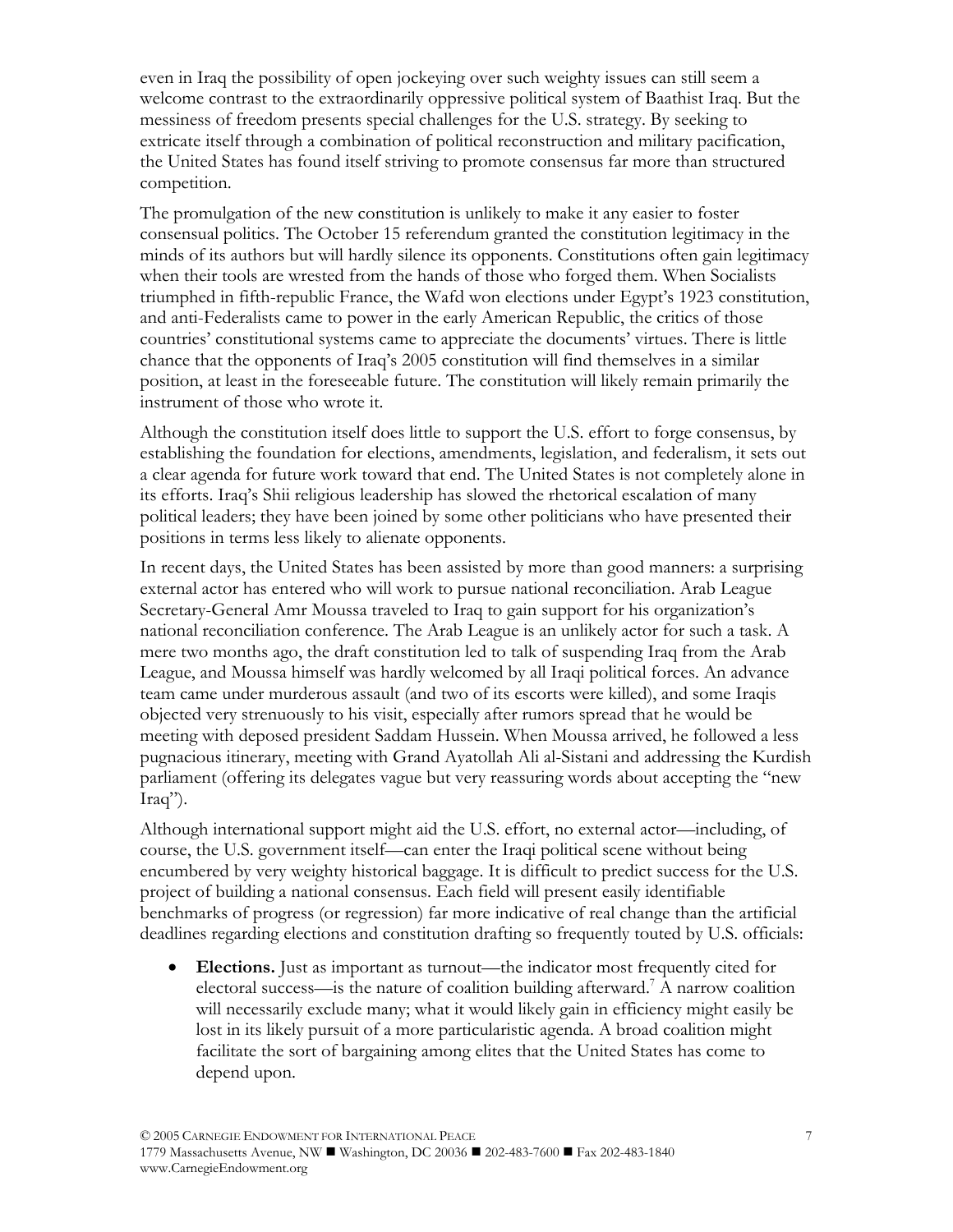- **Constitutional revision.** It is unrealistic to expect fundamental changes in the constitution, but a process in which dissidents are offered some symbolic concessions and perhaps even some real ones (most significantly, limiting the size of regions or postponing their formation) will determine whether the constitutional revision process will be seen as a genuine attempt to meet Arab Sunni objections.
- **Legislation.** If the many gaps in the constitutional text are filled through negotiation among all factions rather than pushed through by a narrow parliamentary majority, the opportunity for consensual drafting that was lost in the constitutional process might be recovered.
- **Federalism.** If leaders of a potential southern region react favorably to counsels of patience, and national and local leaders work cooperatively on Kirkuk and provincial boundaries in the north, a clear consensual process will have been achieved.

This set of benchmarks is in one sense modest—it rests on bending but not arresting political trends already very much in evidence. Achieving these goals will not be easy in practice. Ultimately the United States will be forced to rely on a group of Iraqi political leaders who may be far more interested in pursuing their long suppressed agendas rather than forging a cumbersome—and, in the eyes of some, chimerical—national consensus.

**Nathan J. Brown** is a senior associate at the Carnegie Endowment for International Peace. He is author of four books on Arab politics, including *Constitutions in a Nonconstitutional World: Arab Basic Laws and the Prospects for Accountable Government*. His other writings on the Iraqi constitution can be found at:

www.carnegieendowment.org/publications/index.cfm?fa=view&id=17620

 $\overline{a}$ 

### © 2005 CARNEGIE ENDOWMENT FOR INTERNATIONAL PEACE

The Carnegie Endowment for International Peace is a private, nonprofit organization dedicated to advancing cooperation between nations and promoting active international engagement by the United States. Founded in 1910, Carnegie is nonpartisan and dedicated to achieving practical results.

<sup>2</sup> The succession of "final" and even "final, final" constitutional drafts produced between August and October led to considerable confusion over the precise content of the document that voters approved. Indeed, the version circulated to Iraqi voters by the United Nations Assistance Mission in Iraq as well as those posted by the *New York Times* and the Iraqi Electoral Commission were in fact not the "ultimate" draft—that is, the version that will go into effect. An Arabic version of ultimate draft is available at

www.niqash.org/intern/getBin.php?id=259. I am not aware of any publicly available English

<sup>&</sup>lt;sup>1</sup> This set of goals scales back earlier ambitions. Rather than build a full-fledged democratic system, the United States now endorses a modest pact among political elites (perhaps a facilitating condition for democracy—and certainly a sensible step—but hardly sufficient to realize liberal democracy in itself). The U.S. seeks not military victory but only—according to Secretary of State Condoleezza Rice's October 19 Senate testimony—to "break the back of the insurgency so that Iraqis can finish it off without large-scale U.S. military help." This stated goal might inspire cynicism not only because of its vagueness but also because it comes one year after the commander of the U.S. Marine force in Iraq stated that "we feel right now that we have broken the back of the insurgency."